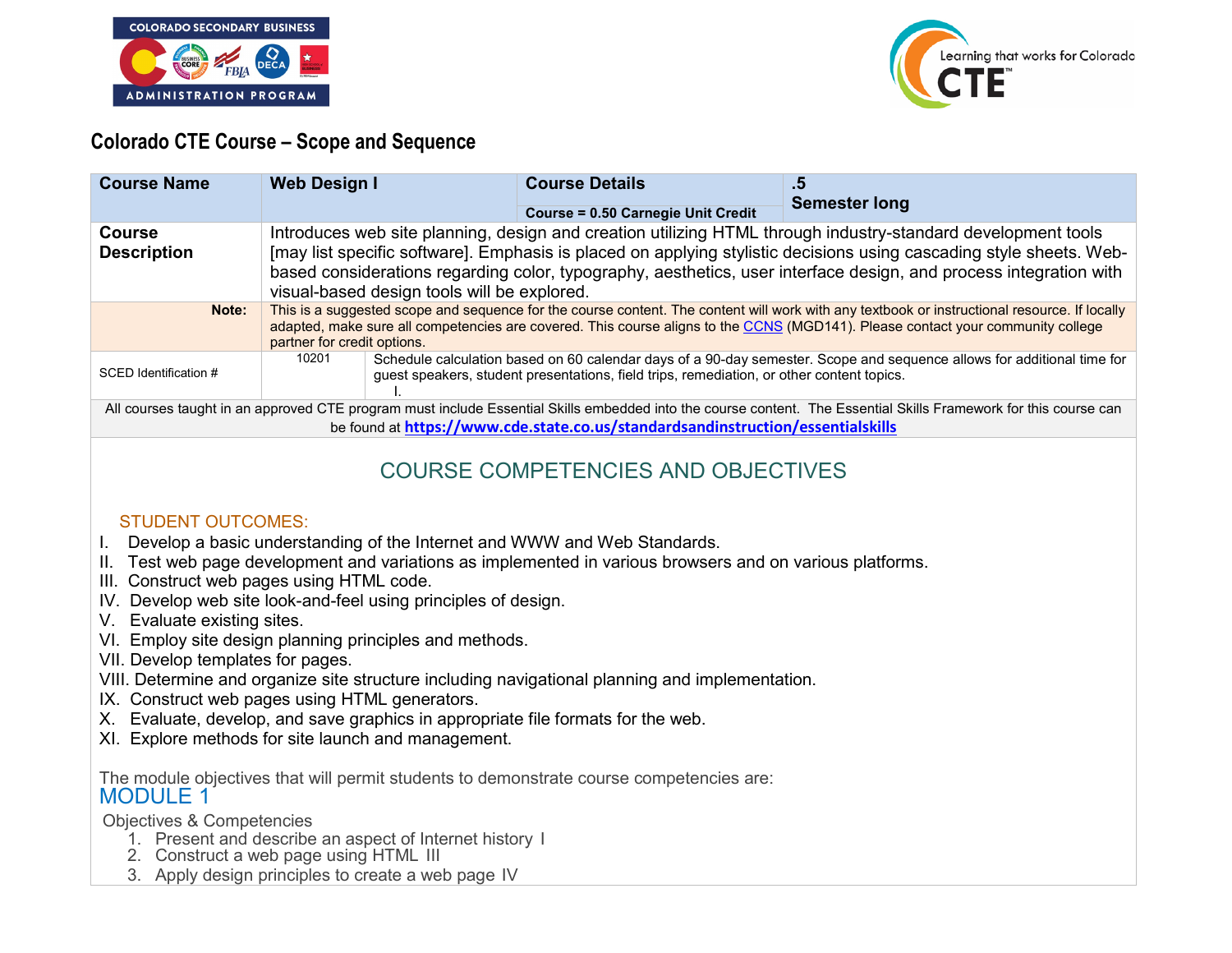



- 4. Identify some potential challenges that browsers, devices, and
- 5. operating systems can present in web design II
- 6. Create the look and feel of a site IV
- 7. Identify coding best practices using HTML I, III
- 8. Describe the process for designing web pages for multiple
- 9. environments II
- 10. Create and publish a web page III
- 11. Modify a web page for different screen resolutions II

### MODULE 2

#### Objectives & Competencies

- 1. Describe web site planning procedures VI,VIII
- 2. Identify the content goal of a web site by analyzing the potential audience V, VI
- 3. Identify different roles within the web development/design team VI
- 4. Create conventions for filenames and URLs III, IV, VI
- 5. Evaluate the hierarchical folder structure of an existing site V, VI
- 6. Explain the benefits of using cascading style sheets III, IV
- 7. Build a basic style sheet III, IV, VI, VII
- 8. Apply basic selection techniques to a web site VIII
- 9. Distinguish between CSS class and id selectors VI, VII
- 10. Explain pseudo-selectors and pseudo-elements VI, VII
- 11. Describe type design principles IV, VII
- 12. Modify a web page using CSS font and text properties III, IV, VIII
- 13. Build a font and text properties style sheet III, IV, VIII

## MODULE 3

Objectives & Competencies

- 1. Use the CSS box model to enhance the elements of a web page III, IV, VII
- 2. Apply the margin, padding, and border properties to the elements of a web page III, IV, VII
- 3. Use the page layout box properties on a web page III, IV, VII
- 4. Create a simple page layout III, IV, VII
- 5. Describe the normal flow of elements III, VII
- 6. Create floating layouts on a web page III, VII
- 7. Create one other type of layout using CSS III, VII
- 8. Build horizontal and vertical navigation bars III, VIII
- 9. Execute basic user testing. I, VI, VII, IX
- 10. Define terms related to the flow of the document III, VIII

### MODULE 4

Objectives & Competencies

- 1. Use the standard graphics file formats appropriately I, X
- 2. Demonstrate using image properties with CSS I, X
- 3. Identify and apply appropriate and accessible color